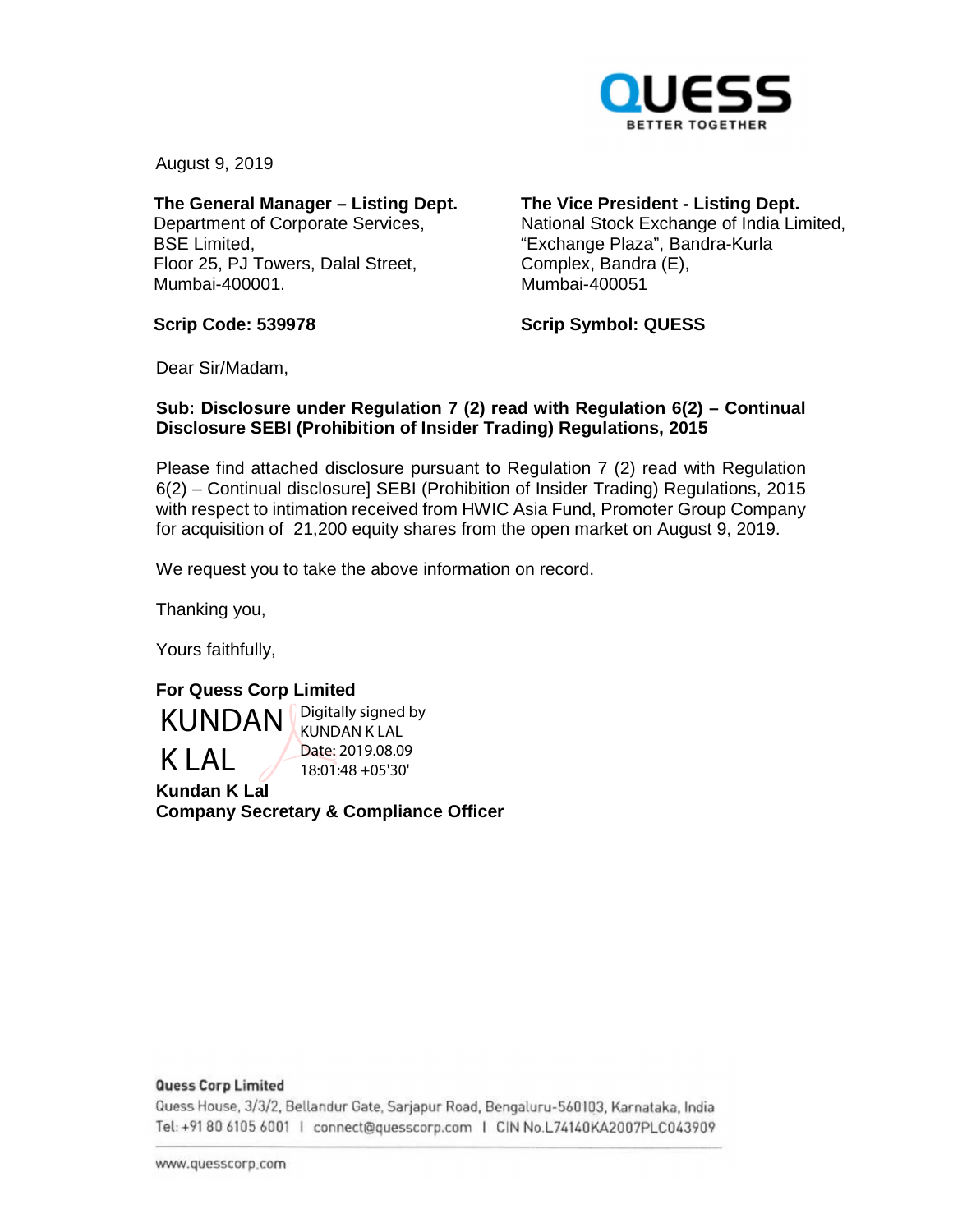# HWIC ASIA FUND

Level 1, Maeva Tower, Silicon Avenue, Cybercity, Ebene 72201, Mauritius Tel: (230) 464 3044 Fax: (230) 468 1936

August 9, 2019

To,

The Compliance Officer Quess Corp Limited 3/3/2, BeHandur Sarjapur Main Road, Benqaluru- 560103 India

Dear Sir/Madam,

### Sub: Compliance wlth SEBI (Prohibition of Insider Trading) Regulations <sup>2015</sup>

Please find attached the Form <sup>C</sup> as per SEBI (Prohibition of Insider Trading} Regulations, 2015, Regulation 7(2) read with Regulation 6(2) - Continual disclosures.

Kindly take the above on record.

Please acknowledge receipt

Thank you.

Yours sincerely, Asia The Common E Seal of Amy Tan Sze Ping

Director On behalf of HWIC Asia Fund

End: As above,